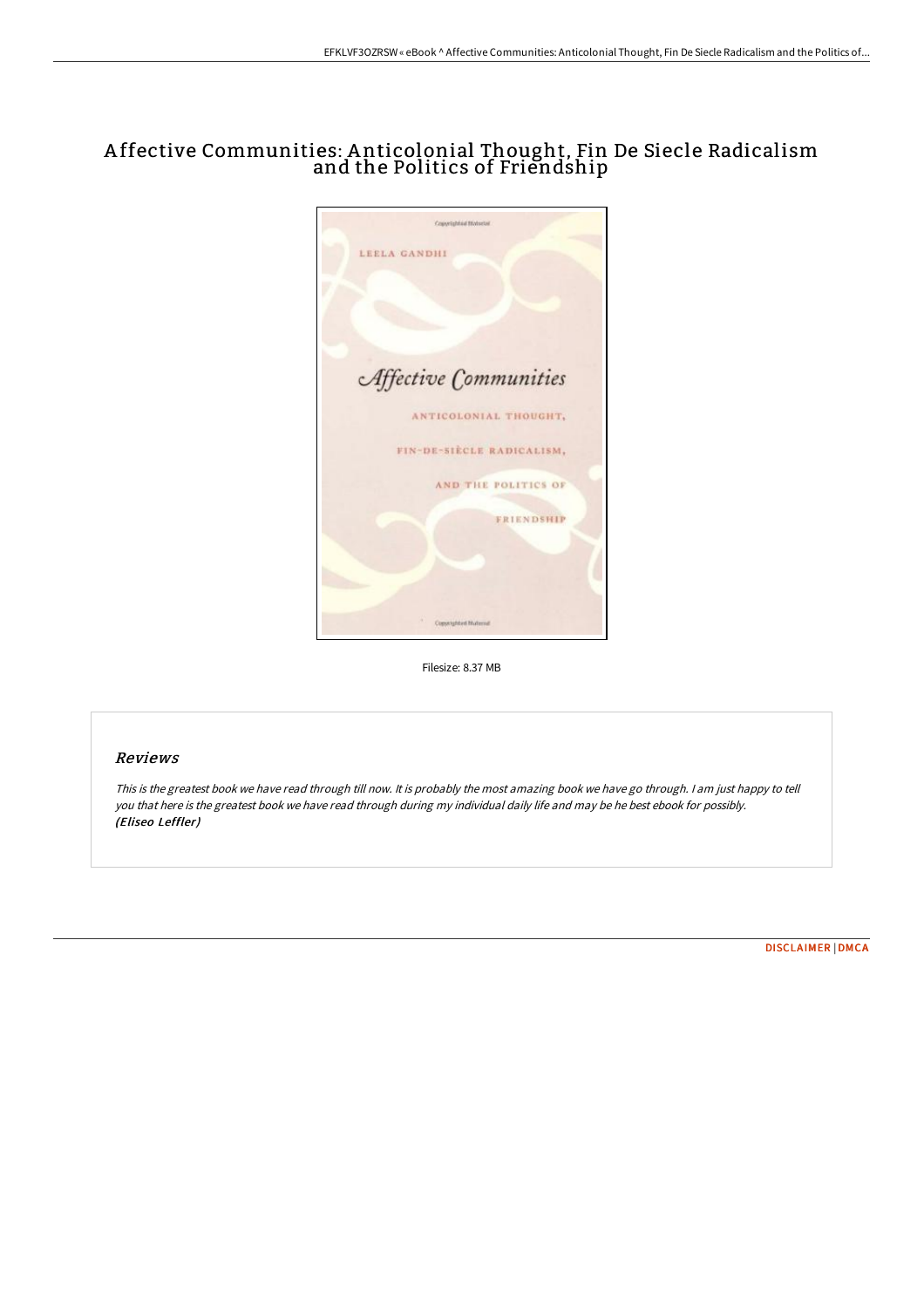# AFFECTIVE COMMUNITIES: ANTICOLONIAL THOUGHT, FIN DE SIECLE RADICALISM AND THE POLITICS OF FRIENDSHIP



Duke University Press. Paperback. Book Condition: new. BRAND NEW, Affective Communities: Anticolonial Thought, Fin De Siecle Radicalism and the Politics of Friendship, Leela Gandhi, "If I had to choose between betraying my country and betraying my friend, I hope I should have the guts to betray my country." So E. M. Forster famously observed in his Two Cheers for Democracy. Forster's epigrammatic manifesto, where the idea of the "friend" stands as a metaphor for dissident cross-cultural collaboration, holds the key, Leela Gandhi argues in Affective Communities, to the hitherto neglected history of western anti-imperialism. Focusing on individuals and groups who renounced the privileges of imperialism to elect affinity with victims of their own expansionist cultures, she uncovers the utopian-socialist critiques of empire that emerged in Europe, specifically in Britain, at the end of the nineteenth century. Gandhi reveals for the first time how those associated with marginalized lifestyles, subcultures, and traditions --including homosexuality, vegetarianism, animal rights, spiritualism, and aestheticism --united against imperialism and forged strong bonds with colonized subjects and cultures. Gandhi weaves together the stories of a number of South Asian and European friendships that flourished between 1878 and 1914, tracing the complex historical networks connecting figures like the English socialist and homosexual reformer Edward Carpenter and the young Indian barrister M. K. Gandhi, or the Jewish French mystic Mirra Alfassa and the Cambridge-educated Indian yogi and extremist Sri Aurobindo. In a global milieu where the battle lines of empire are re-emerging in newer and more pernicious configurations, Affective Communities challenges homogeneous portrayals of "the West" and its role in relation to anti-colonial struggles. Drawing on Derrida's theory of friendship, Gandhi puts forth a powerful new model of the political: one that finds in friendship a crucial resource for anti-imperialism and trans-national collaboration.

₽ Read Affective [Communities:](http://techno-pub.tech/affective-communities-anticolonial-thought-fin-d.html) Anticolonial Thought, Fin De Siecle Radicalism and the Politics of Friendship Online A Download PDF Affective [Communities:](http://techno-pub.tech/affective-communities-anticolonial-thought-fin-d.html) Anticolonial Thought, Fin De Siecle Radicalism and the Politics of Friendship